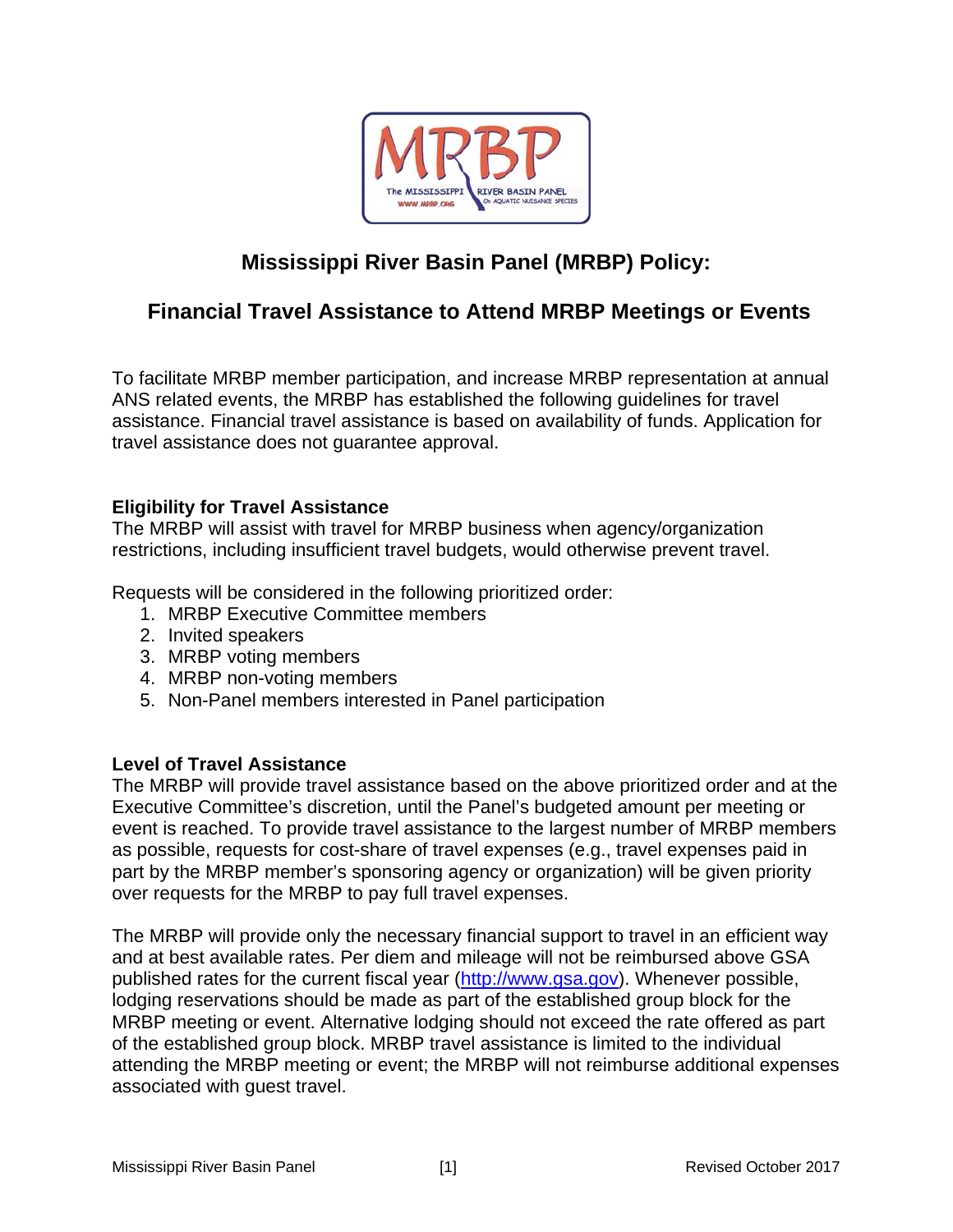#### **How to Apply:**

Written requests for travel assistance should be submitted to the Panel Coordinator (MRBP@micrarivers.org) no later than 30-days prior to the meeting or event for which assistance is requested, or by the specified deadline established for a specific event. The Panel Coordinator will announce the travel assistance application period no more than four months and no less than two months prior to an upcoming MRBP meeting and shall accept applications for travel assistance for at least a two-week period.

Requests should include:

- MRBP member's name and agency or organization
- Membership status (i.e. Executive Committee, voting, or non-voting member; invited speaker; or non-member)
- Meeting or event for which travel assistance is requested
- Dates of travel
- Itemized estimate of all travel expenses
- Cost-share, if any, by the individual or organization
- Specific expenses the MRBP is requested to reimburse
- Total amount of funding requested from the MRBP
- Justification for travel assistance

#### **Approval of Travel Assistance**

The Panel Coordinator will compile and provide all requests received by the established deadline to the Executive Committee for consideration. The Executive Committee will make determinations on each travel assistance request received on a case-by-case basis and will take into account: 1) available funds, 2) demonstrated need, 3) membership type, 4) member of good standing, and 5) MRBP activity.

The Executive Committee will make determinations on travel assistance requests within two weeks of the close of the application period. Following determination by the Executive Committee, the Panel Coordinator will provide a response to each individual that requested travel assistance and confirm the level of travel assistance approved.

Following the determination of travel assistance requests received by established deadlines, the Executive Committee may consider requests for travel assistance received after the application deadline on a case-by-case basis and award assistance based on the availability of funds. The Executive Committee may also award travel assistance on a case-by-case basis for special events where MRBP representation is desired and no application period was announced.

#### **Reimbursement of Travel Expenses**

Individuals that were granted travel assistance have up to one year after the last day of the meeting for which travel assistance was granted to submit their reimbursement request to the Panel Coordinator. Requests for reimbursement will be submitted to the MICRA Chairperson for authorization of payment by MICRA. The Panel Coordinator